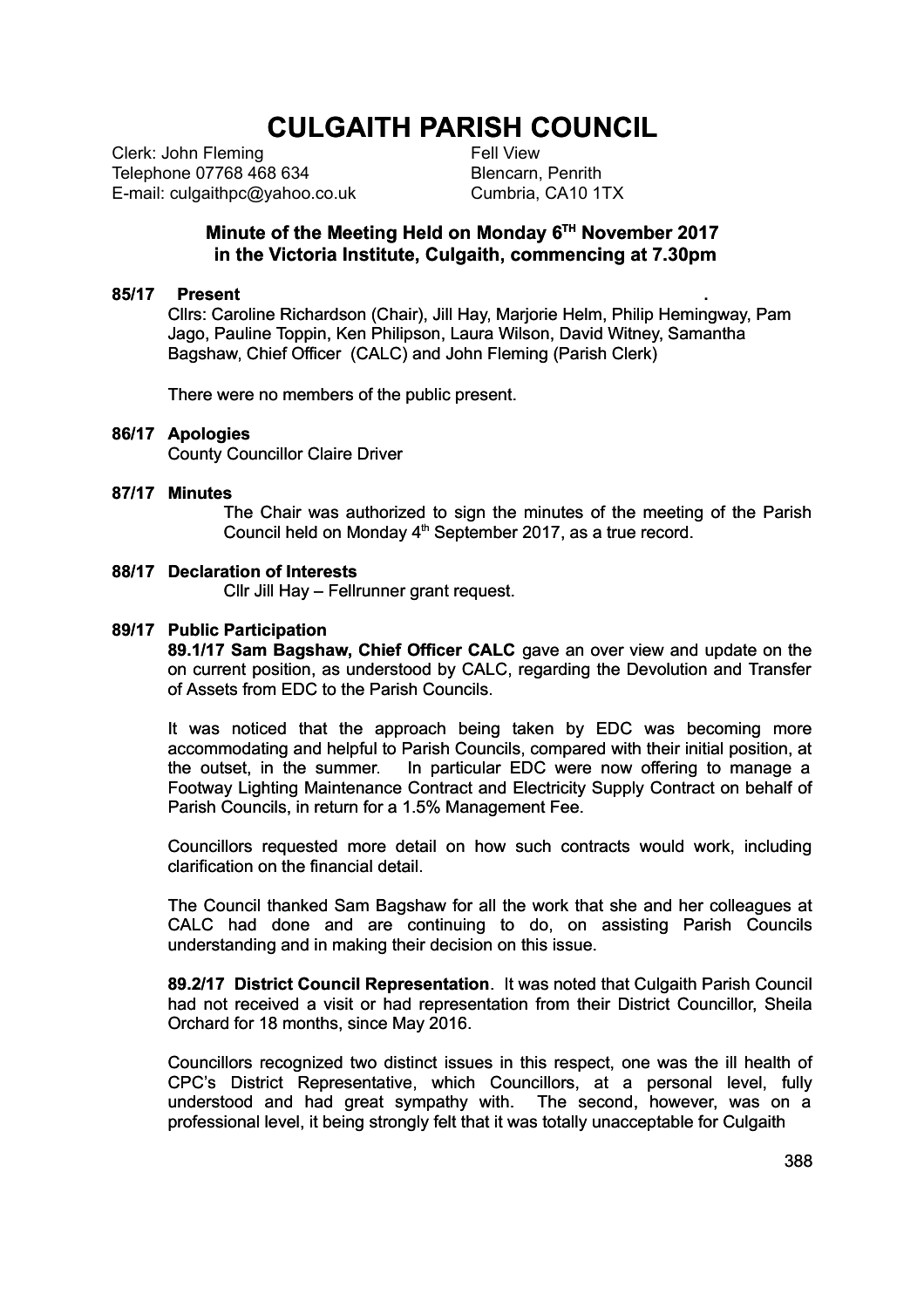Parish Council to be deprived of District Councillor support for such a long period of time; in such cases of ill health, temporary cover should be available.

**Action;-** agreed to take the matter up with Eden District Council with a view to requesting alternative District Councillor cover and representation be provided. The Council would also seek CALC advice on how best to resolve this issue..

Sam Bagshaw left the meeting after being warmly thanked for attending

### **90/17 County and District Councillors Reports**

There were none.

# **91/17 Finance (Incl.Vat) 91.1/17** To note the following balances as at:- 28<sup>th</sup> October 2017 HSBC Current Account 1012.67 NSI Account 5.45 Penrith Building Society 12500.00 Total assets 13518.12 **91.2/17 A Set of Interim Accounts Were tabled.** These were unanimously accepted by the meeting **91.3/17 The Following Accounts were Ratified**  J Fleming Fee/PAYE September/October 2017. As per contract J Fleming Tel/ Broadband September/October 30.00 Mark Binney – Grass Cutting 768.00 **91.4/17 The Following Accounts for Payment Were Agreed.** J Fleming Expenses – Sept / Oct 7.20 Culgaith Victoria Institute Room Hire 6/11/17 10.00 Fellrunner Grant 343.20 Blencarn Green Bench preservative TBA **91.5/17 To Report The Following Receipts**  CCC Grant. Defibrillator Road Signs 110.00 Transparency Fund Grant – Laptop Computer 550.00

### **91.6/17 Transparency Grant - Laptop Replacement**

**91.6.1/17** It was confirmed that a NALC Transparency Fund grant of £550 had been received to finance a new Laptop computer.

**91.6.2/17** It was decided that the new machine be supplied with Windows 10 Operating System, however an upgrade from Microsoft Office 10 to Microsoft Office 16 was unnecessary. The new Lap Top to be compatible with the recently acquired projector.

**91.6.3/17** Three quotes were tabled, it was agree to accept the quote from 'DTec Penrith', of £499 for a Lenovo 17 inch screen model, the £51 shortfall being made up with accessories; this price including set up and data transfer and Vat.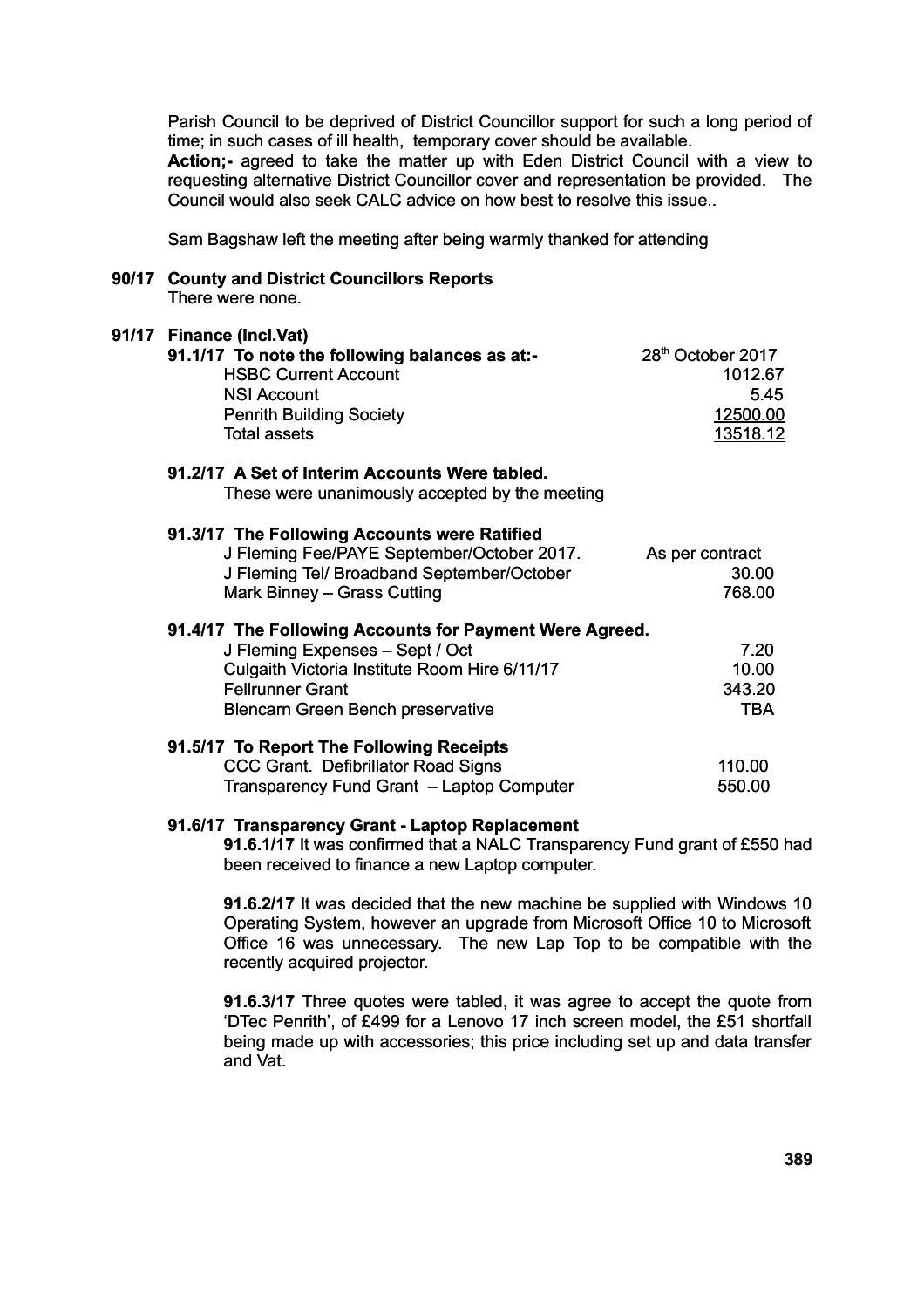**92/17 Planning**

17/0909 Proposed dwelling and double garage.

Adj. to Crowdundle Park Farm, Culgaith. - **Supported**

### **93/17 Highways and Land Matters**

**93.1/17 The Replacement of the Footbridge – Mill, Blencarn –**

Work completed. Alan Kitchen to be thanked for a job well done.

**93.2/17 Road Flooding Kirkland to Skirwith Road –** In hand, Highways

**93.3/17/17 Defibrillator Road Signs, Skirwith and Blencarn** – Grant Awarded – Signs ordered

**93.4/17 Drove Road Seat -** Waste bin had been requested from EDC.

**93.5/17 Pinfold Plaque, Culgaith** – A Parishioner had kindly cleaned it.

**93.6/17 Neighbourhood Watch** – Agreed that further clarification was needed from Cumbria Neighbourhood Watch as to the exact position regarding the operation of the scheme within the Parish. It was noted that a number of Parishioners were receiving Police and Cumbria Messaging warnings, personally by E Mail..

**93.7/17 Blencarn Bench.** Cllr Caroline Richardson reported that the bench on the Blencarn Green has received its pre-winter coat of preservative.

#### **94/17 Devolution and Transfer of Assets from District to Parish Councils**

**94.1/17** A lengthy and in-depth debate, taking note of the input from Sam Bagshaw of CALC, earlier in the meeting and additional information gleaned from EDC since the last meeting, took place on the issue of taking over responsibility for Footway Lighting in the Parish.

**94.2/17** It was reluctantly accepted that the Parish Council had no option but to agree to take over responsibility for the '25 Accepted' EDC Footway Lights in the Parish; however it would only do so on a, non-negotiable condition that, at the date of 'Takeover', all '25 Accepted' lights be LED and on hinged columns.

(The meeting discussed 27 'Accepted' lights, however EDC has clarified that the actual number is 25, none of the lights in Blencarn being 'Accepted'.)

*In view of the £8m assets held by EDC, this is not considered an unreasonable condition to insist on.*

**94.3/17** It was agreed that Culgaith Parish Council would commit to EDC, now, their conditional agreement to takeover this responsibility during the 2018/2019 financial year. This would then enable EDC to immediately initiate the upgrading of any sub-standard 'Accepted' lights in the Parish, in readiness for the 'Takeover' date.

**94.4/17** The date of 'Takeover' being the 1<sup>st</sup> April 2018 or the date from which the upgrading of all the Footway Lights in the Parish has been completed, if after the 1<sup>st</sup> April 2018 and no later than the 31<sup>st</sup> March 2019; EDC being responsible for all lights until the date of 'Takeover'.

**94.5/17** The legal agreement between EDC and CPC would be signed on the date of 'Takeover' and not before.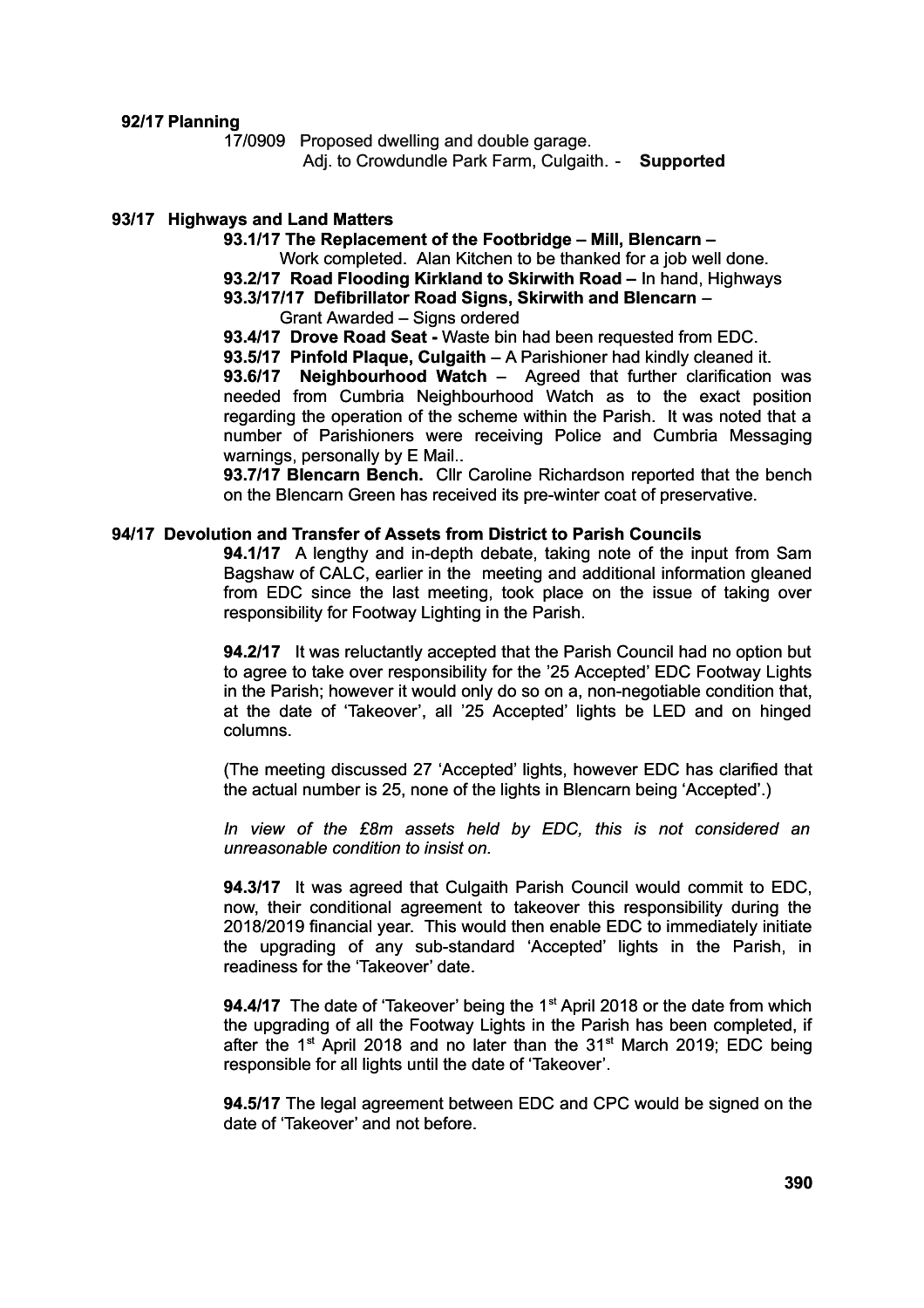**94.6/17** Before signing a legal agreement with EDC, the Parish Council would require a satisfactory conclusion to negotiations over the provision of 'Group Maintenance' and 'Group Electrical Supply Contracts' in addition to the financial arrangements regarding the '6 Year Footway Lighting Electrical Statutory Inspection'. (Financial clarification has since been received) EDC had already clarified that they would charge a 1.5% fee to manage the Maintenance and Electrical contracts, on behalf of Parish Councils; the

implication for CPC being approximately £46 per annum.

**94.7/17** It was confirmed and agreed that a grant covering the external costs the District Council would otherwise have paid for the delivery of this Footway Lighting service, for the 25 'Accepted' lights in the Parish, would be paid to the Parish Council at a rate of £120.96 per light, (£46.92 Basic Maintenance and £74.64 for electricity. Total £120.96) from the date of 'Takeover' and annually after that, on the following basis:- £

| Year 1 2018/19 | 100%      | 3024.00 (£120.96 X 25) |
|----------------|-----------|------------------------|
| Year 2 2019/20 | 75%       | 2268.00                |
| Year 3 2020/21 | 50%       | 1512.00                |
| Year 4 2021/22 | 25%       | 756.00                 |
| Year 5 2022/23 | No grant. | Zero                   |

**94.8/17** It was clarified that EDC 'Non Accepted' lights would continue to be the responsibility of EDC. The understanding being that EDC would remove them when they failed. It was also clarified that the 'Highway Lighting' in the Parish, being the responsibility of Cumbria County Council, was unaffected.

### **95/17 To Agree A Precept and Budget for 2018/2019**

**95.1/17 General Budget.** The Clerk presented a detailed analysis of the 2017/18 budget (excluding any lighting provision) and recommended that this needed to be raised by 6.4% (£584) in 2018/19 in order to cover anticipated expenditure, including a budgeted 3% inflationary lift. .

**95.2/17 Devolved Footway Lighting Provision.** Following discussion it was agreed that it would be prudent to phase in the expected increase in the Councils budget, following the take-over of Footway Lighting, over the next four years. Doing so would protect Parishioners from a substantial jump in their Council Tax in four years' time also be a safeguard to protect the Councils budget should the Government decide, at some point in the future, to cap Parish Councils Precepts.

This implication for the 2018/19 budget would be to add an extra £816 to the Precept (9%)

**Decision:-** To lift the Precept in 2018/19 by £1400 (15.3%) to cover a general budget increase and the part cost of taking over the Footway Lighting.

**95.3/173 Band D Property Implication**. The Clerk was asked to clarify the implications of this increase of £1400, with EDC, on a Band D property in the Parish. (Subsequently clarified as approximately £3.87 per property per annum)